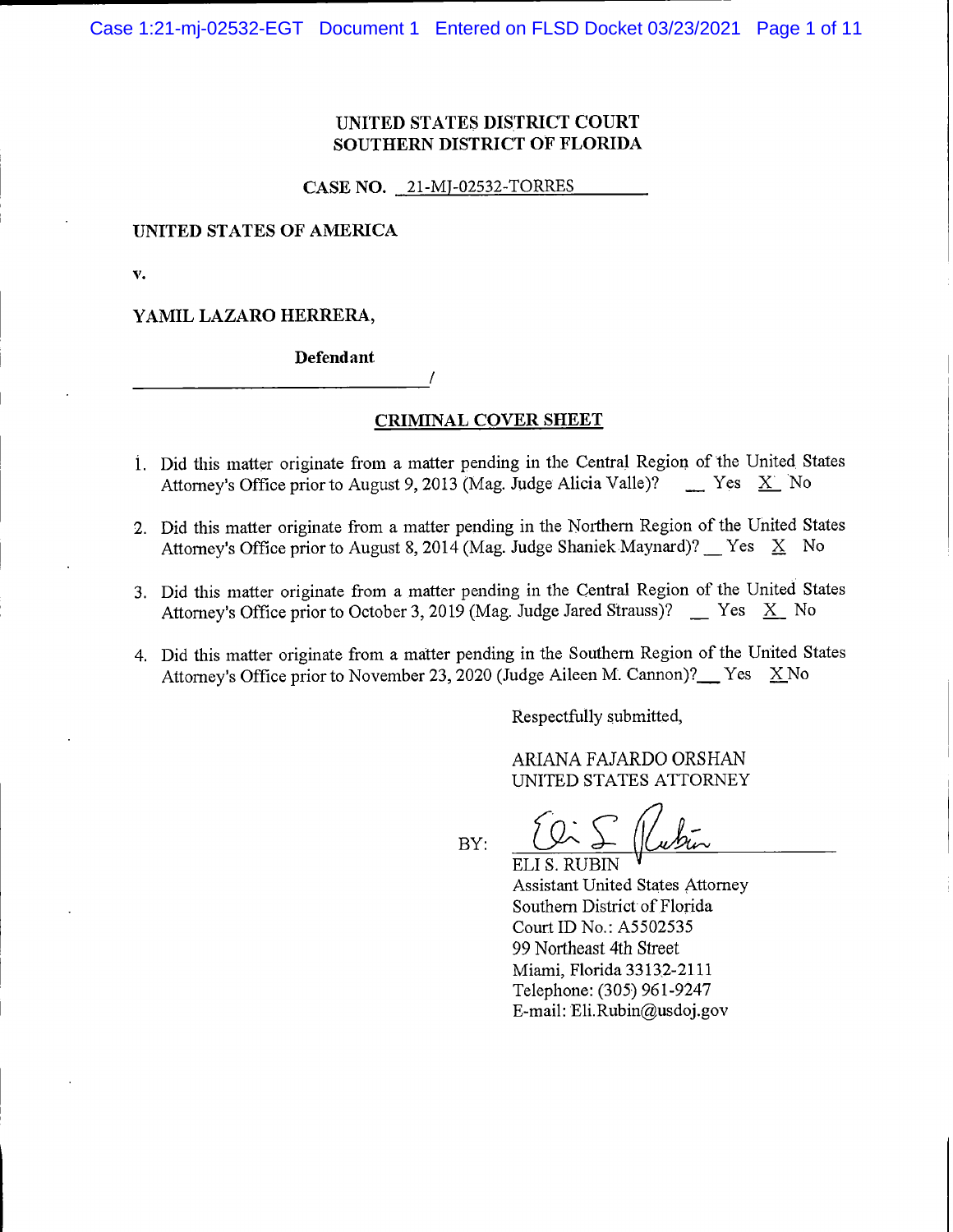Case 1:21-mj-02532-EGT Document 1 Entered on FLSD Docket 03/23/2021 Page 2 of 11

AO 91 (Rev. 11/11) Criminal Complaint

# **UNITED STATES DISTRICT COURT**

for the

## Southern District of Florida

United States of America v.

Case No. 21-MJ-02532-TORRES

YAMIL LAZARO HERRERA

Defendant(s)

## CRIMINAL COMPLAINT BY TELEPHONE OR OTHER RELIABLE ELECTORNIC MEANS

I, the complainant in this case, state that the following is true to the best of my knowledge and belief.

On or about the date(s) of June 1 through August 31, 2020, in the county of Miami-Dade in the , the defendant(s) violated: Southern District of Florida

Code Section 18 U.S.C. § 1343 Offense Description **Wire Fraud** 

This criminal complaint is based on these facts: SEE ATTACHED AFFIDAVIT.

**O** Continued on the attached sheet,

Complairant's signature

ID 17143 FBI Special Agent James J. Kaelin

Printed name and title

Attested to by the Applicant in accordance with the requirements of Fed.R.Crim

Date Mar. 22, 20

Judge's signature

Hon. Edwin G. Torres, U.S. Magistrate Judge Printed name and title

City and state:

Miami, Florida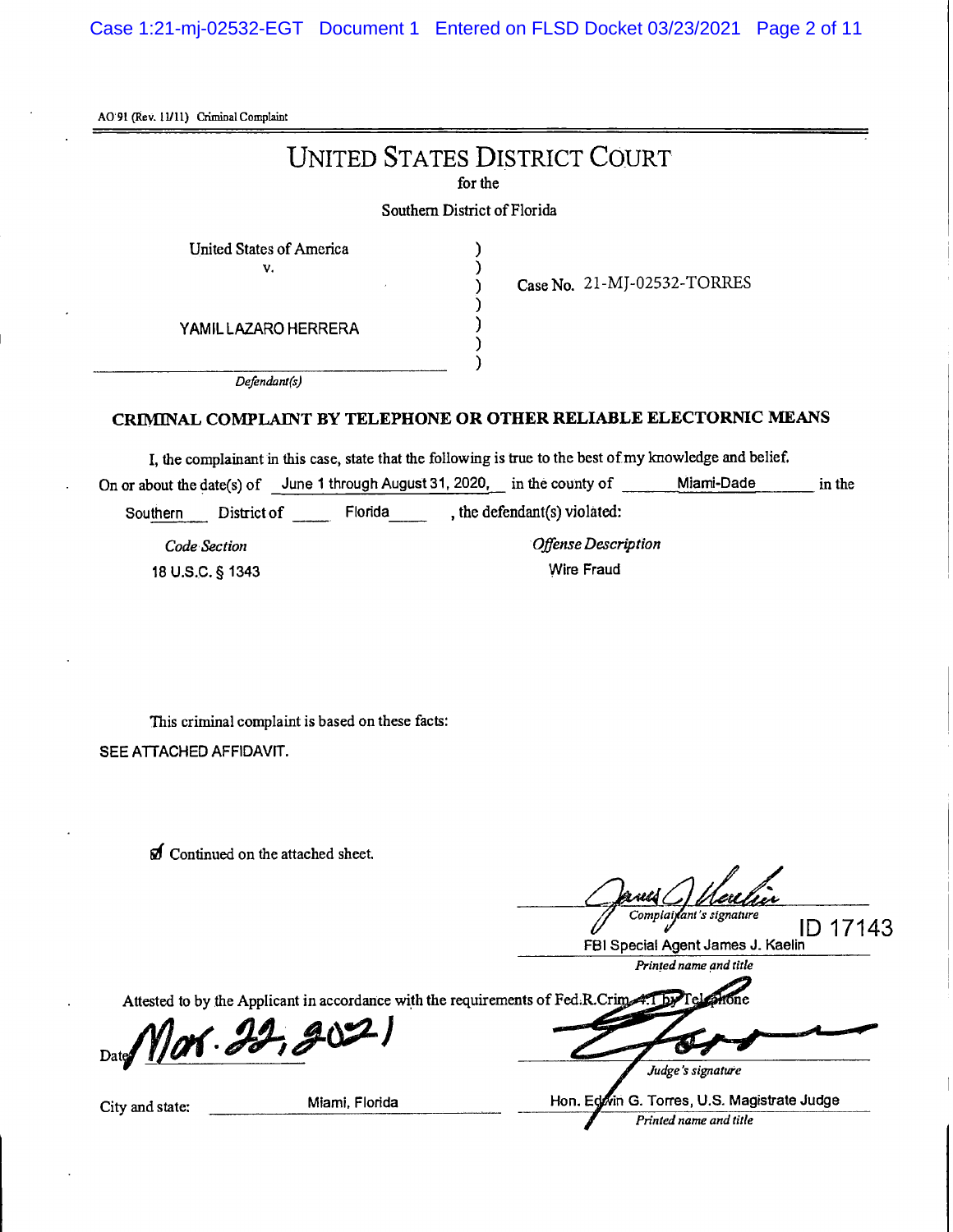#### AFFIDAVIT IN SUPPORT OF A CRIMINAL COMPLAINT

I, James J. Kaelin, being first duly sworn, hereby depose and state as follows:

#### **AGENT BACKGROUND AND INTRODUCTION**

 $1.$ I am a Special Agent with the Federal Bureau of Investigation ("FBI"). I have been employed with the FBI since 2001. I am currently assigned to investigate, among other things, bank fraud, money laundering, and other frauds.

 $2.$ This affidavit is made in support of a criminal complaint charging YAMIL LAZARO HERRERA ("HERRERA") with violating Title 18, United States Code, Sections 1343 (Wire Fraud).

This affidavit is based on my personal investigation and investigation by others, 3. including federal and local law enforcement officials whom I know to be reliable and trustworthy. The facts contained herein have been obtained by interviewing witnesses and examining documents obtained in the course of the investigation as well as through other means. This affidavit does not include every fact known to me about this investigation, but rather only those facts sufficient to establish probable cause.

### **BACKGROUND OF THE CARES ACT AND EIDL PROGRAM**

The Coronavirus Aid, Relief, and Economic Security ("CARES") Act, Pub. L. 116-4. 136, 134 Stat. 281, is a federal law enacted in or around March 2020 designed to provide emergency financial assistance to the millions of Americans who are suffering the economic effects caused by the COVID-19 pandemic.

The Economic Injury Disaster Loan ("EIDL") program is a U.S. Small Business 5. Administration ("SBA") program that provides low-interest financing to small businesses, renters, and homeowners in regions affected by declared disasters.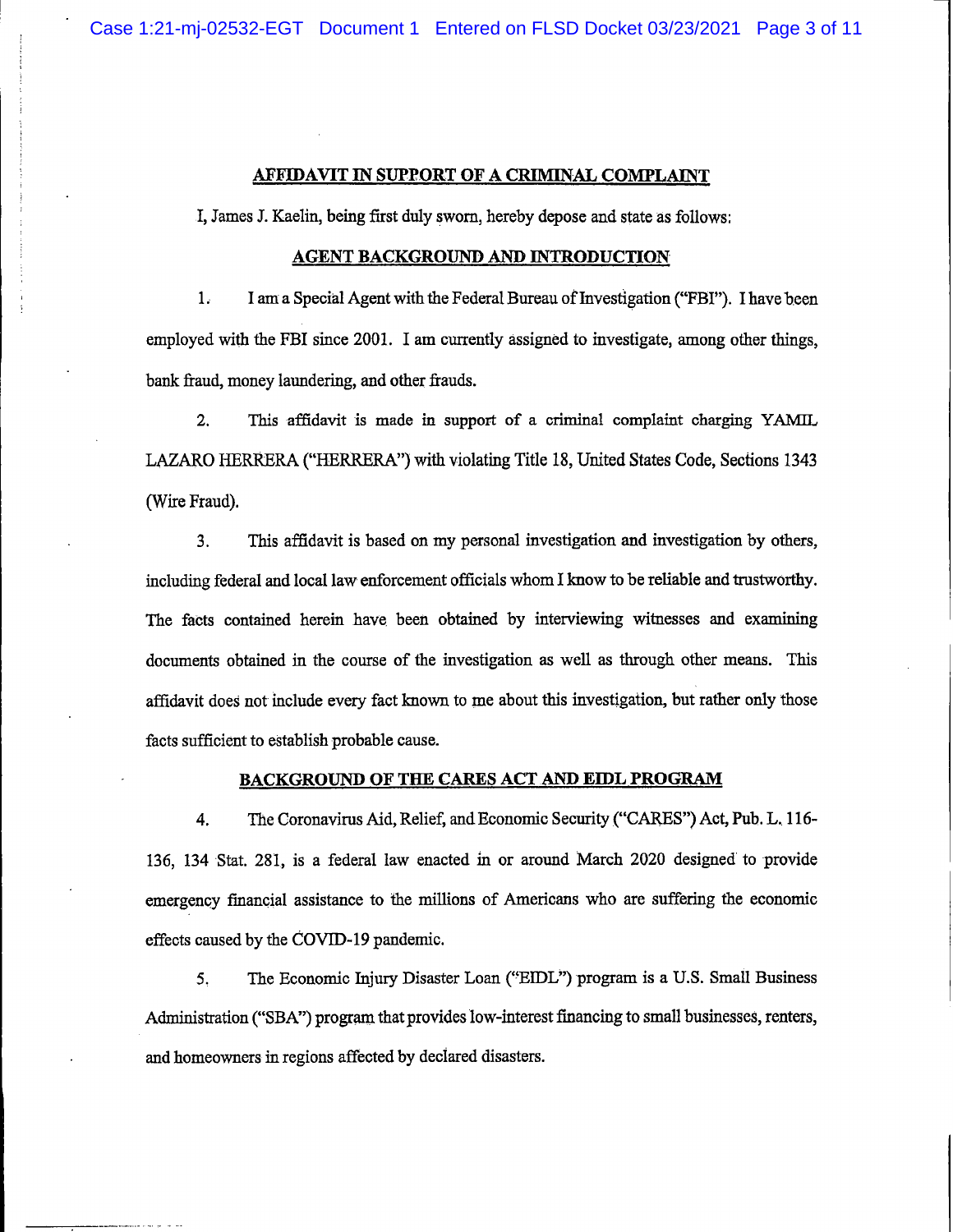6. The CARES Act authorized the SBA to provide EIDLs of up to \$2 million to eligible small businesses experiencing substantial financial disruption due to the COVID-19 pandemic. In addition, the CARES Act authorized the SBA to issue advances of up to \$10,000 to small businesses within three days of applying for an EIDL. The amount of the advance was determined by the number of employees the applicant certified having. The advances did not have to be repaid.

7. EIDL applications are submitted directly to the SBA and processed by the agency with support from a government contractor, Rapid Finance. In order to obtain an EIDL and advance, a qualifying business had to submit an application to the SBA and provide information about its operations, such as the number of employees, gross revenues for the 12-month period preceding the disaster, and cost of goods sold in the 12-month period preceding the disaster. The applicant must also certify that all of the information in the application is true and correct to the best of the applicant's knowledge.

8. EIDL funds can be used for payroll expenses, sick leave, production costs, and business obligations, such as debts, rent, and mortgage payments.

9. All EIDL-related payments are processed by the SBA from Denver, Colorado.

10. Within the SBA, the Office of Disaster Assistance was responsible for the EIDL program and was headquartered at 409 3rd Street SW, Washington, D.C., 20416.

#### **OVERVIEW OF THE SCHEME**

#### **Background**

The United States is investigating two false and fraudulent EIDL applications 11. HERRERA submitted on behalf of two companies he controlled, Downtown CCS, LLC ("Downtown") and G & H Brands, LLC ("G&H"). The SBA approved both applications and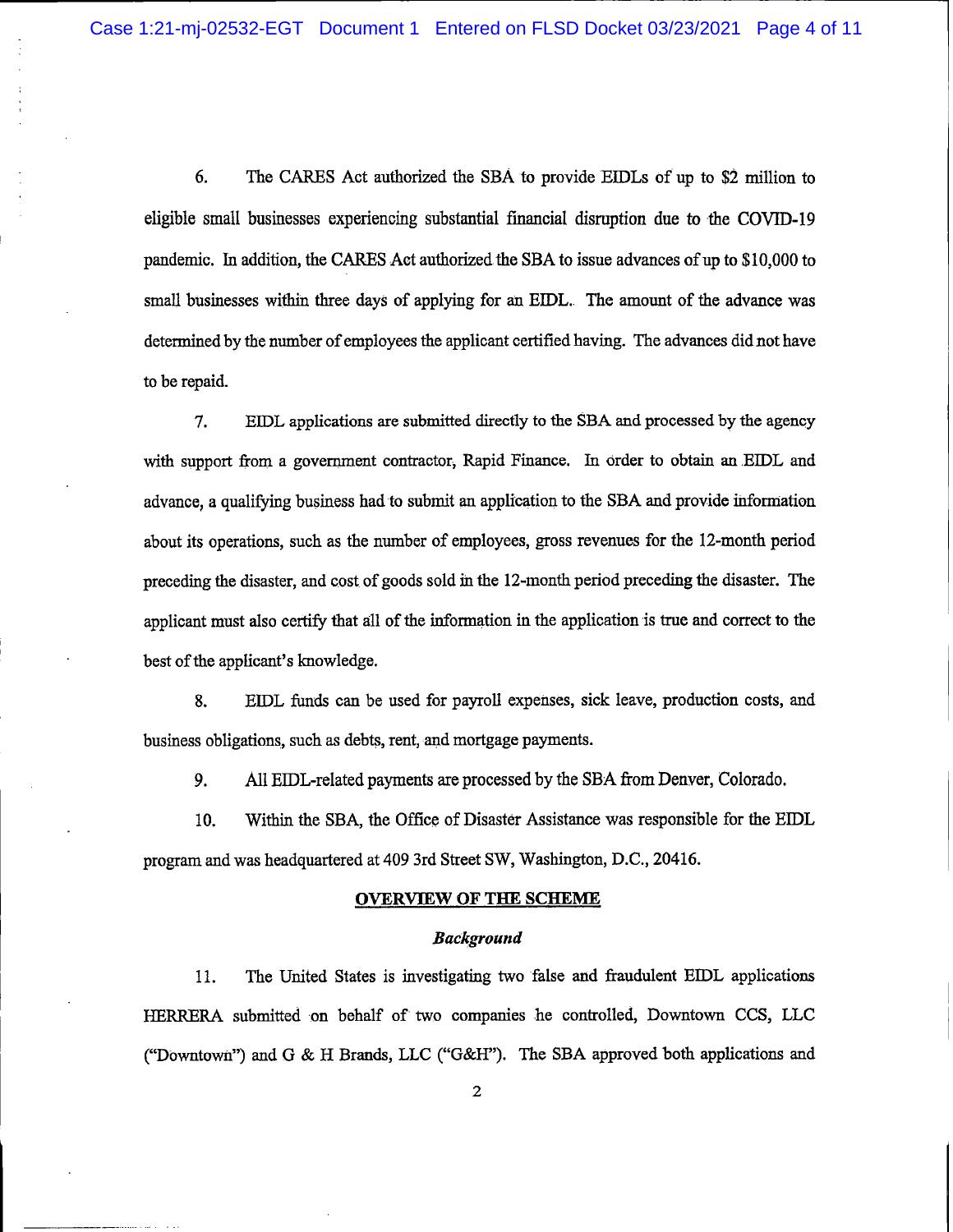wired HERRERA approximately \$309,800 in total. Evidence indicates that HERRERA spent a majority of the proceeds on personal expenses.

In 2010, HERRERA pleaded guilty to conspiring to commit wire and bank fraud.  $12.$ Plea Agreement, United States v. Herrera, 10-20033-CR-UNGARO, Dkt. No. 158 (S.D. Fla. Apr. 9, 2010). HERRERA conspired with others to engage in mortgage fraud, causing losses greater than \$2,500,000 but not more than \$7,000,000. Id. at  $\parallel$  8(a). HERRERA was sentenced to 63months' incarceration. Judgment in a Criminal Case, United States v. Herrera, 10-20033-CR-UNGARO, Dkt. No. 310 (S.D. Fla. Oct. 10, 2010).

#### **HERRERA Applied for EIDLs on Behalf of Downtown and G&H**

On approximately June 1, 2020, HERRERA applied for an EIDL in the name of 13. Downtown, a Florida limited liability company. HERRERA had become the registered agent and sole officer of Downtown on approximately January 22, 2019.

14. HERRERA submitted his EIDL application using the SBA online portal, accessible at covid19relief.sba.gov. HERRERA accessed the site using an internet protocol ("IP") address assigned to Coral Gables, Florida.

In his application, HERRERA claimed that Downtown was an "Agriculture" 15. business with 13 employees. He further claimed that the company's gross revenue for the 12 months preceding January 31, 2020, was \$640,058; the "cost of goods sold" for the same time period was \$240,558; and the company's "Agricultural Enterprise Cost of Operation" for the same time period was \$345,018.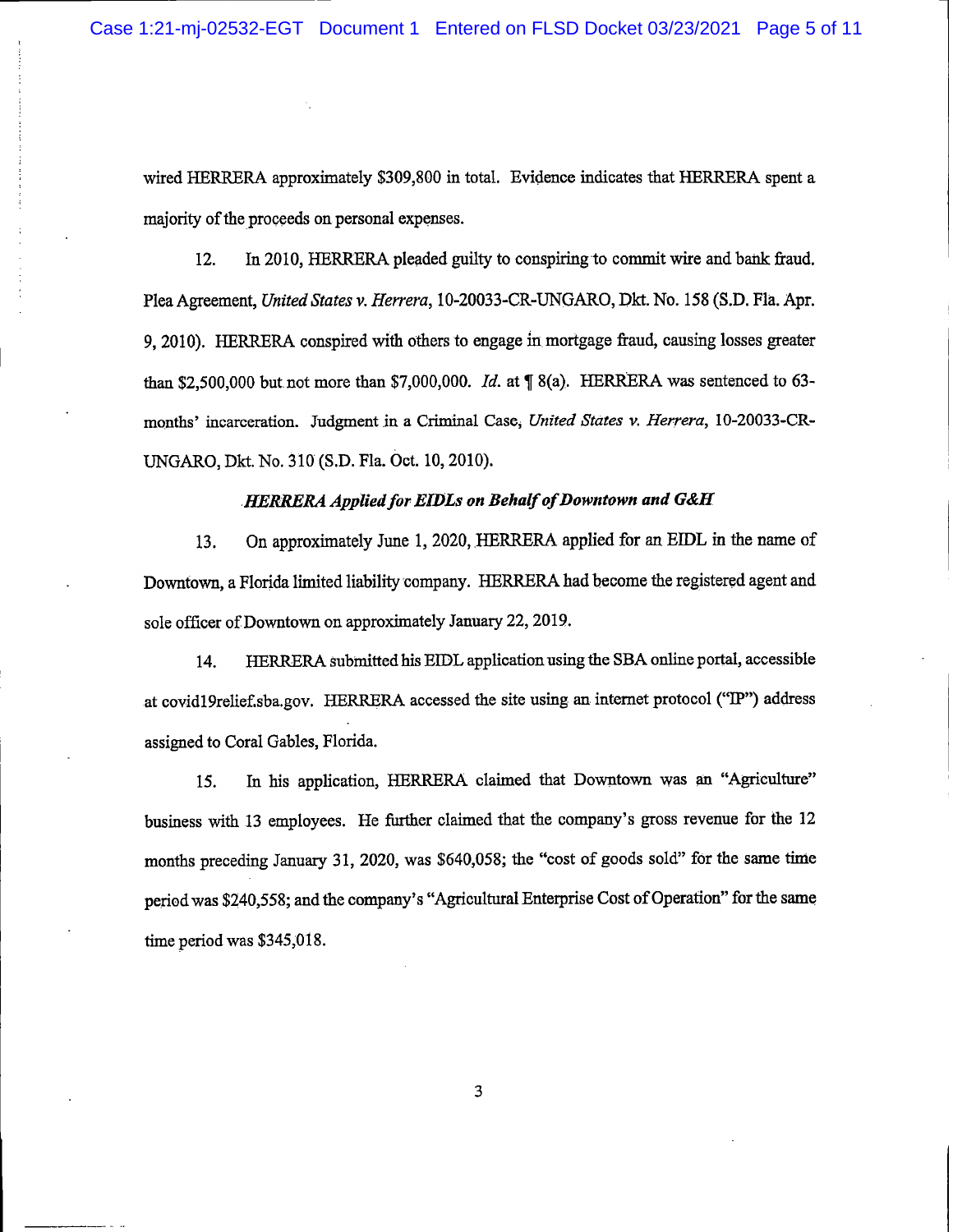16. On June 4, 2020, the SBA wired \$10,000—Downtown's advance—into Downtown's bank account, an account at Bank A ending in 3056 ("Account 3056"). HERRERA had opened Account 3056 on March 1, 2019, using his Florida driver's license.<sup>1</sup>

17. On June 18, 2020, after approving HERRERA's application, the SBA wired \$149,900—the proceeds of the loan—into Account 3056.

18. The following day, June 19, 2020, HERRERA transferred \$100,000 from Account 3056 to his personal bank account at Bank A ending in 2532 ("Account 2532"). HERRERA had opened Account 2532 on approximately November 16, 2018. He was the sole signatory on the account.

19. Also on June 19, 2020, HERRERA wired \$90,000 from his personal account, Account 2532, to a personal brokerage account ending in 7894 he maintained at Broker-Dealer 1. The wire transfer stated, "FURTHER CREDIT TO YAMIL HERRERA[.]"

20. HERRERA proceeded to use the loan proceeds to make bets on the stock market, for example, by buying call and put options on companies such as Tesla Inc., Apple Inc., and Levi Strauss & Co.

On June 26, 2020, HERRERA transferred an additional \$25,000 from Downtown's 21. account, Account 3056, to HERRERA's personal account, Account 2532.

22. After spending the vast majority of the proceeds of the Downtown EIDL, HERRERA obtained an EIDL on behalf of G&H.

<sup>&</sup>lt;sup>1</sup> Bank A is headquartered in San Francisco, California, and federally insured by the Federal Deposit Insurance Corporation.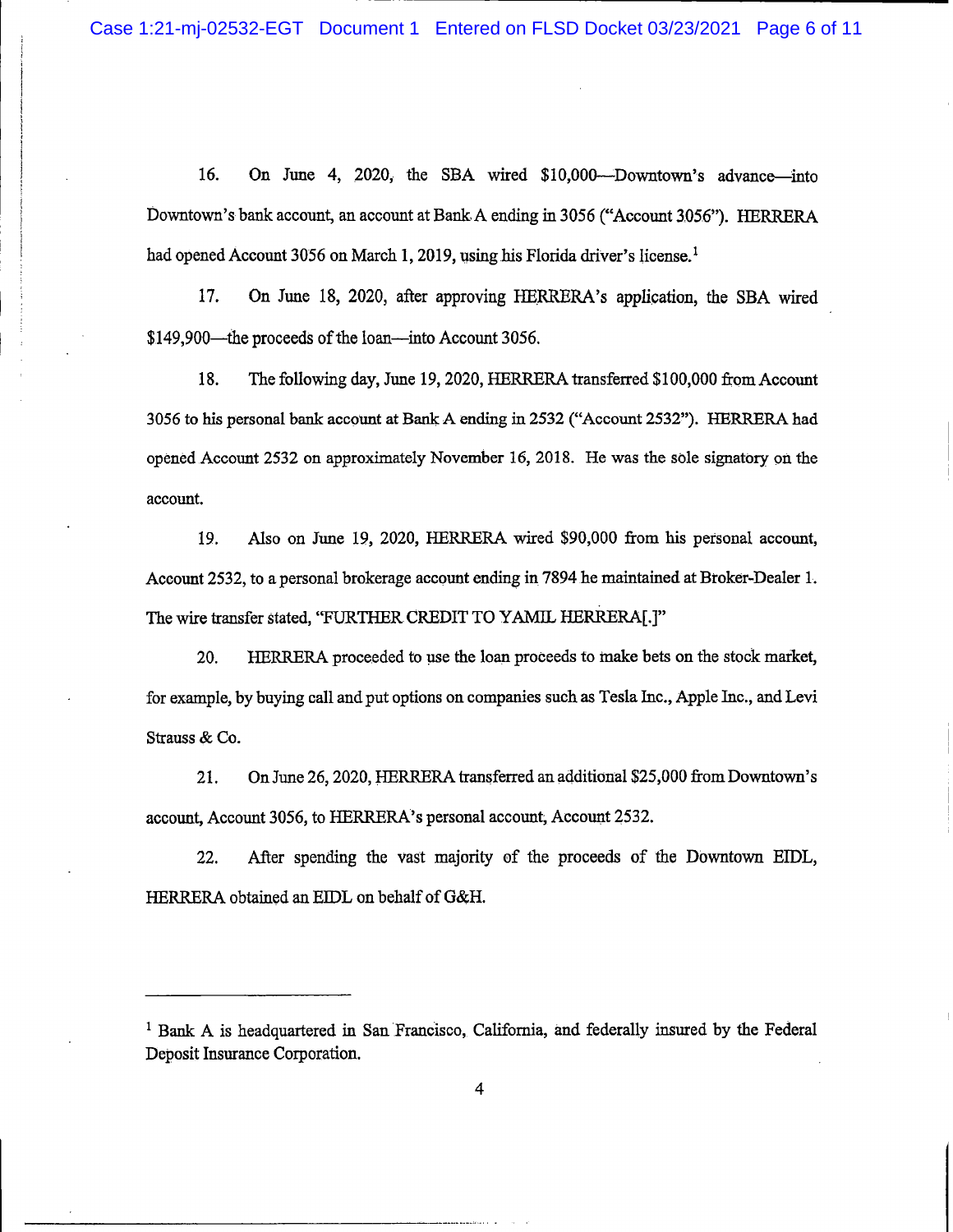23. G&H was formed in 2017. No annual reports were filed on the company's behalf in 2018 or 2019. On June 25, 2020, approximately one week after HERRERA received the proceeds of his first EIDL, HERRERA reinstated G&H with the Florida Division of Corporations. HERRERA was the company's registered agent and only named officer. The company's principal place of business and mailing address were both HERRERA's home address.

24. On June 29, 2020, HERRERA opened an account in G&H's name at Bank A. The account ended in 2835 ("Account 2835"). HERRERA used his Florida driver's license to open the account.

25. The next day, June 30, 2020, HERRERA applied for an EIDL advance and loan on G&H's behalf. HERRERA again submitted his application using the SBA online portal, accessible at covid19relief.sba.gov.

26. In his application, HERRERA claimed that G&H had 13 employees and worked in "Import[ing and] Export[ing]" in the "Wholesale" space. He further claimed that the company's gross revenue for the 12 months preceding January 31, 2020, was \$582,000; the "cost of goods" sold" for the same time period was \$123,860; and the company's "Non-Profit or Agricultural Enterprise Cost of Operation" for the same time period was \$271,000. Based on the representations made in the application, however, G&H was neither a non-profit organization nor an agricultural enterprise.

27. On August 19, 2020, an employee of the SBA's Office of Disaster Assistance, which, as noted above, was responsible for the EIDL program and was headquartered in Washington, D.C., emailed HERRERA regarding the G&H EIDL application. The SBA employee requested "a document dated before January 31, 2020 like a previous tax document to show the business as being active prior to the disaster[.]"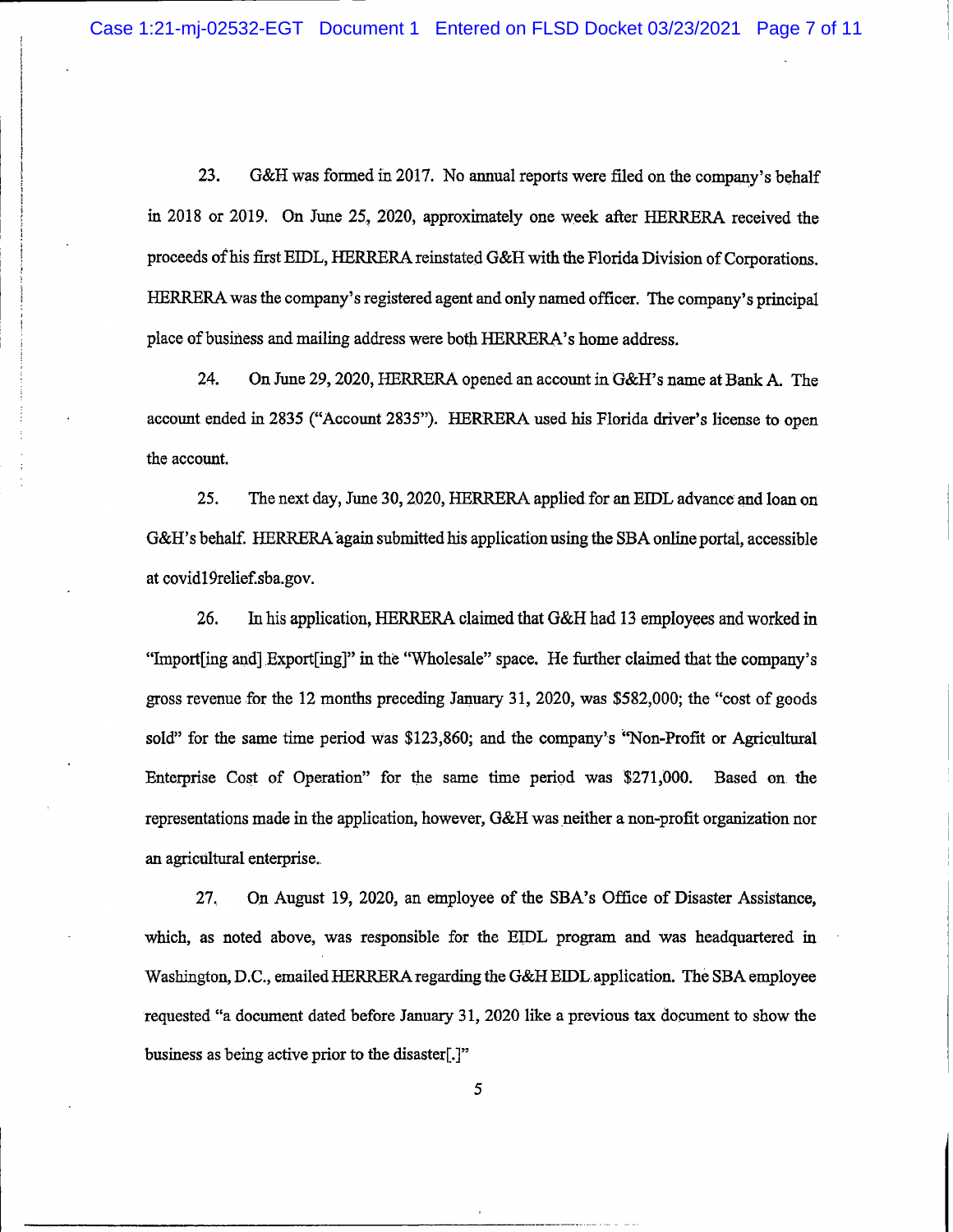28. Subsequently, HERRERA provided the SBA with an Internal Revenue Service ("IRS") Form 1120-S, purportedly filed with the IRS on approximately May 1, 2020, on G&H's behalf.

29. On August 31, 2020, HERRERA received the proceeds of the EIDL, \$149,900 into Account  $2835.<sup>2</sup>$ 

30. Rather than use the proceeds on payroll or legitimate business expenses. HERRERA used the EIDL proceeds in Account 2835 for personal transactions, for example, by spending \$2,500 at Doral Toyota on September 21, 2020, and transferring \$26,390 to HERRERA's personal account (Account 2532) on September 24, 2020.

## **False and Fraudulent Statements on EIDL Applications**

31. HERRERA made a number of false and fraudulent statements on both of his EIDL applications.

32. In his EIDL application on behalf of Downtown, HERRERA stated that the company was engaged in "Agriculture" and that it had 13 employees. He further stated that (i) Downtown's gross revenue for the 12 months prior to January 31, 2020, was \$640,058; (ii) its "Cost of Goods Sold" for the same time period was \$240,558; and (iii) its "Agricultural Enterprise" Cost of Operation" for the same time period was \$345,018.

33. However, the company's website, downtownccsllc.com, stated that the company was not engaged in "Agriculture," but rather "personal and business consulting."

 $2$  On July 11, 2020, the SBA announced that it would no longer grant advances under the EIDL program.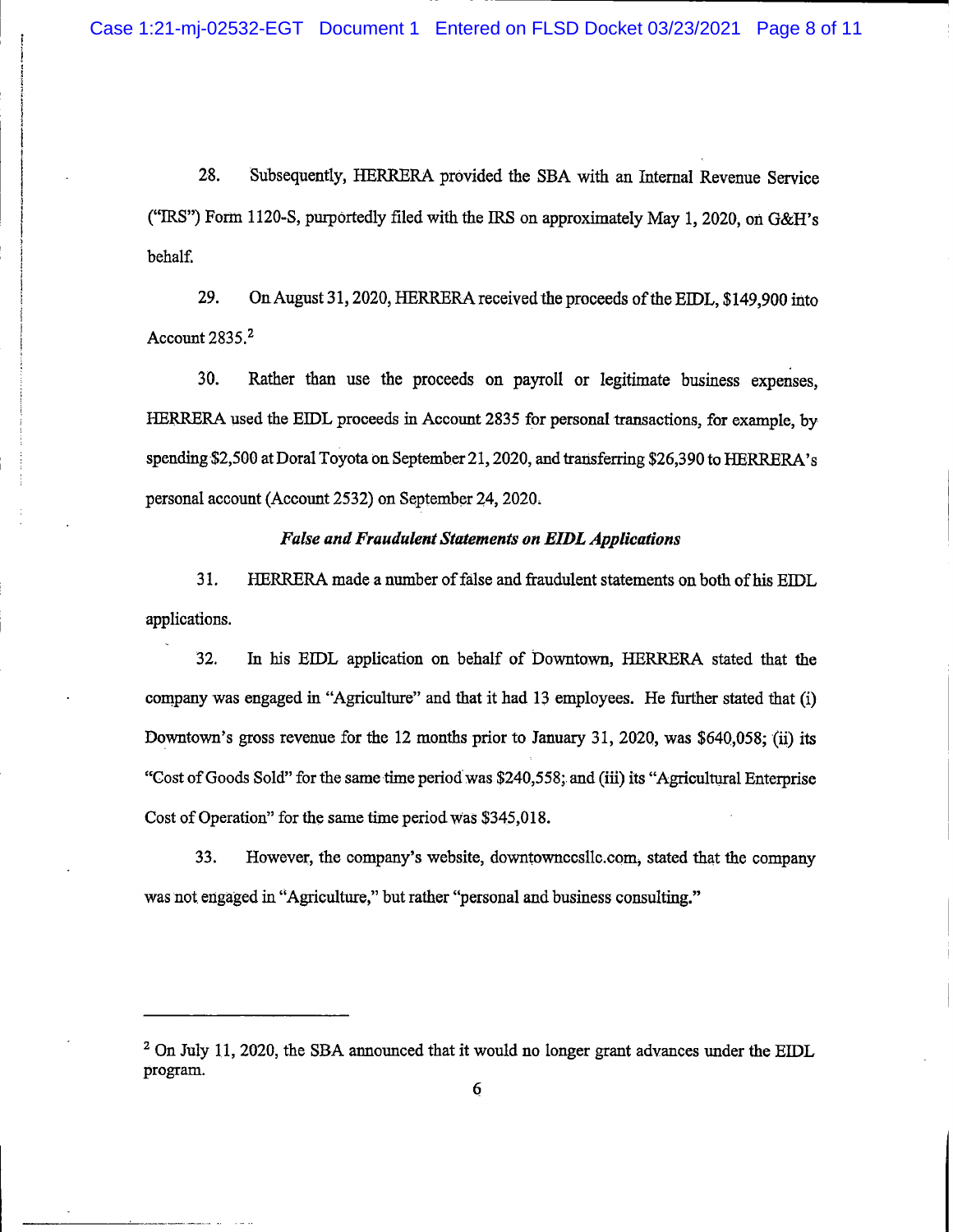34. Further, as a Florida-based employer, the company was required to register with and pay the Florida Department of Revenue employment tax based on certain wages paid. However, as of September 10, 2020, Downtown had not even registered with the Florida Department of Revenue, let alone paid taxes on wages for 13 employees.

35. Nor did the company file any tax returns with the Internal Revenue Service ("IRS") in 2018, 2019, or the first two quarters of 2020.

36. Nor did records for the company's bank account, Account 3056, reveal such activity. Rather, the account's records revealed that HERRERA spent the vast majority of the account's proceeds on everyday expenses, such as purchases at restaurants, gas stations, and credit card bills.

37. HERRERA's representations on G&H's EIDL were similarly false and fraudulent.

38. In his application, HERRERA claimed that G&H worked in "Import[ing and] Export [ing]" in the "Wholesale" space. However, HERRERA told Bank A when opening Account 2835 that the company worked "WOOD **KITCHEN** AND **CABINETS** in MANUFACTURING[.]"<sup>3</sup> The company does not appear to have a website.

39. Further, HERRERA claimed in the application that G&H (i) had revenue of \$582,000 in the 12 months' preceding January 31, 2020; (ii) the company's "Costs of Goods Sold" during that same time period was \$123,860; and (iii) its "Non-profit or Agricultural Enterprise Cost of Operation" was \$271,000.

<sup>&</sup>lt;sup>3</sup> Both applications included the following question: "If anyone assisted you in completing this application, whether you pay a fee for this service or not, that person must enter their information below." Neither of HERRERA's applications included responsive information, implying that no one assisted him in completing the applications. Despite this implication, it is possible HERRERA was assisted by associates in submitting the applications.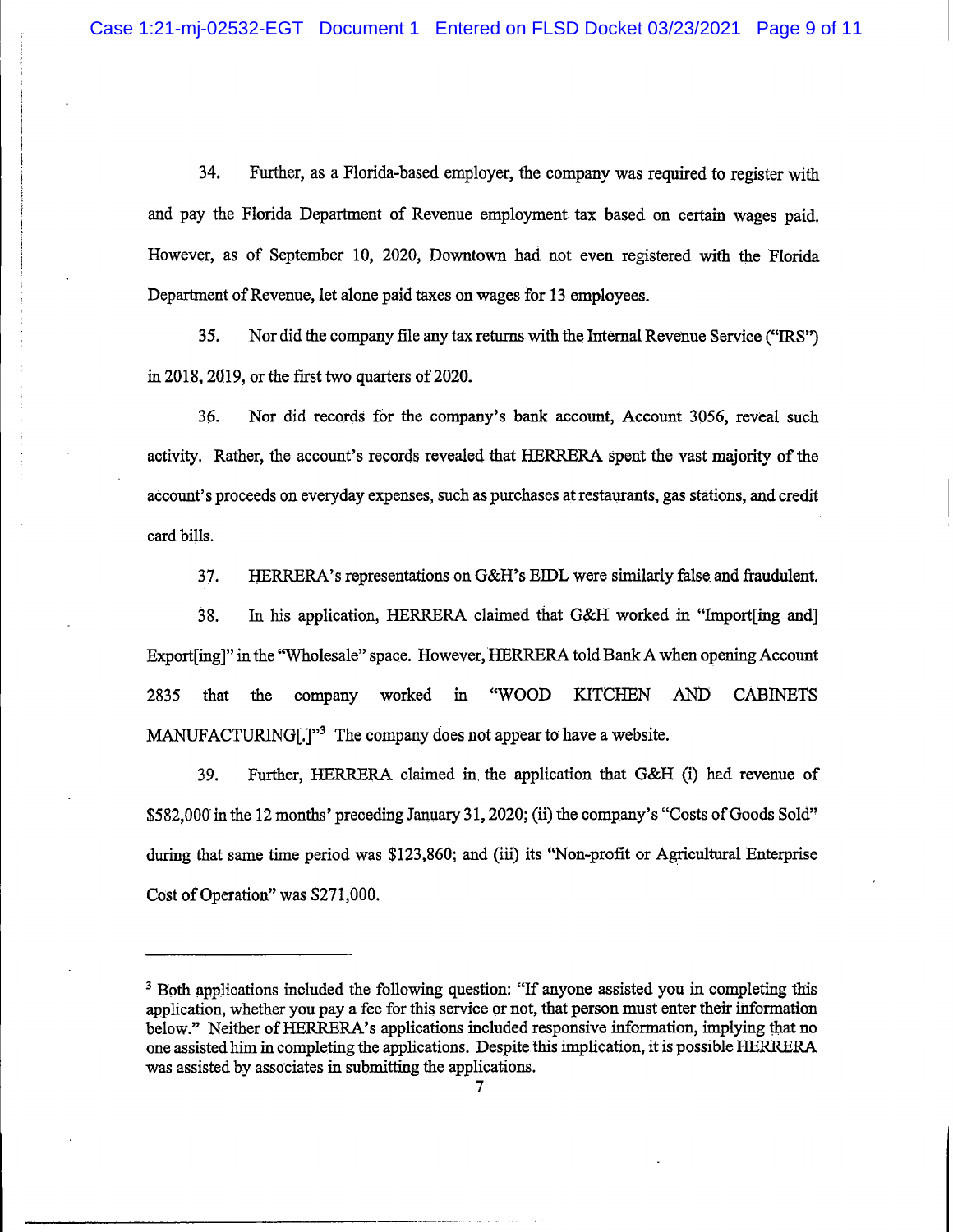40. Records from Bank A, however, show that G&H only opened a bank account in June 2020. Furthermore, records from Florida Division of Corporations show that the company was inactive from approximately 2018 through June 2020, the same month HERRERA applied for the EIDL.

Further, in his EIDL application, HERRERA claimed that G&H had 13 employees. 41. the same number as Downtown. But again, there is no record of such payroll activity. G&H had not registered to pay employment taxes with the Florida Department of Revenue, and records of the company's bank account, opened only on June 29, 2020, contain no such payroll activity.

#### HERRERA CONVERTED A PORTION OF THE EIDL PROCEEDS

As noted above, rather than use the money as required on payroll and legitimate 42. business expenses, HERRERA spent the loan proceeds on personal items and engaged in transactions designed to conceal the nature and source of the funds.

43. On June 19, 2020, the day after receiving the proceeds of Downtown's EIDL, HERRERA transferred \$100,000 from Downtown's account, Account 3056, to HERRERA's personal account, Account 2532.

That same day, HERRERA wired \$90,000-nearly all of the transferred 44. proceeds—from Account 2532 to a personal brokerage account ending in 7894 at Broker-Dealer  $\mathbf{1}$ .